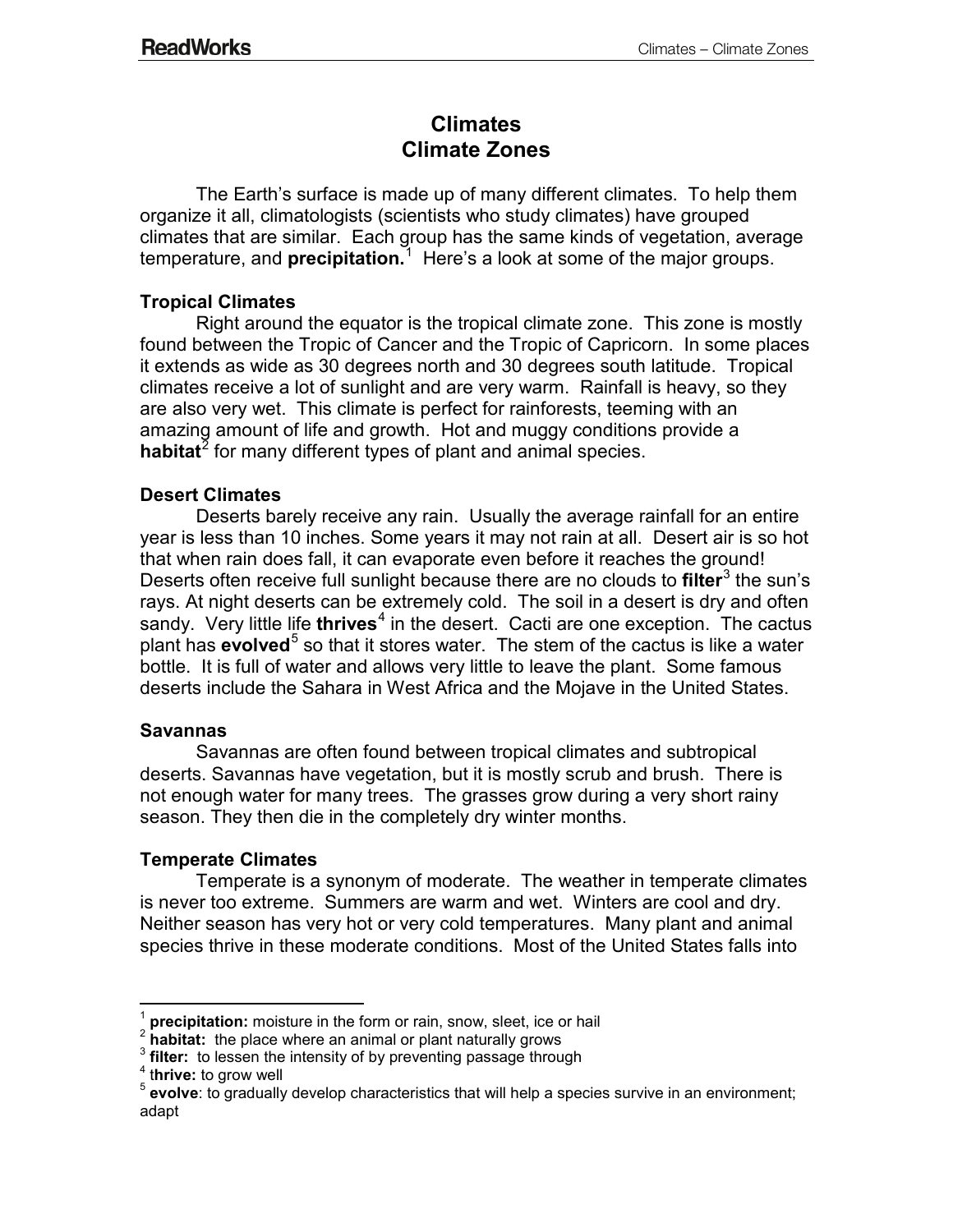the region of temperate climates.

#### **Polar Climates**

Have you ever heard of the polar ice caps? The ice caps are the regions at the North and South Poles that are always covered in frozen water--either snow or ice. Polar climates occur only above 60 degrees north latitude or below 60 degrees south latitude. They are the coldest climates on Earth. Polar regions get less of the sun's direct rays because of the tilt of the Earth's axis. Temperatures are extremely low, especially during winter when it is dark for six months straight! Precipitation is rare and almost always in the form of snow.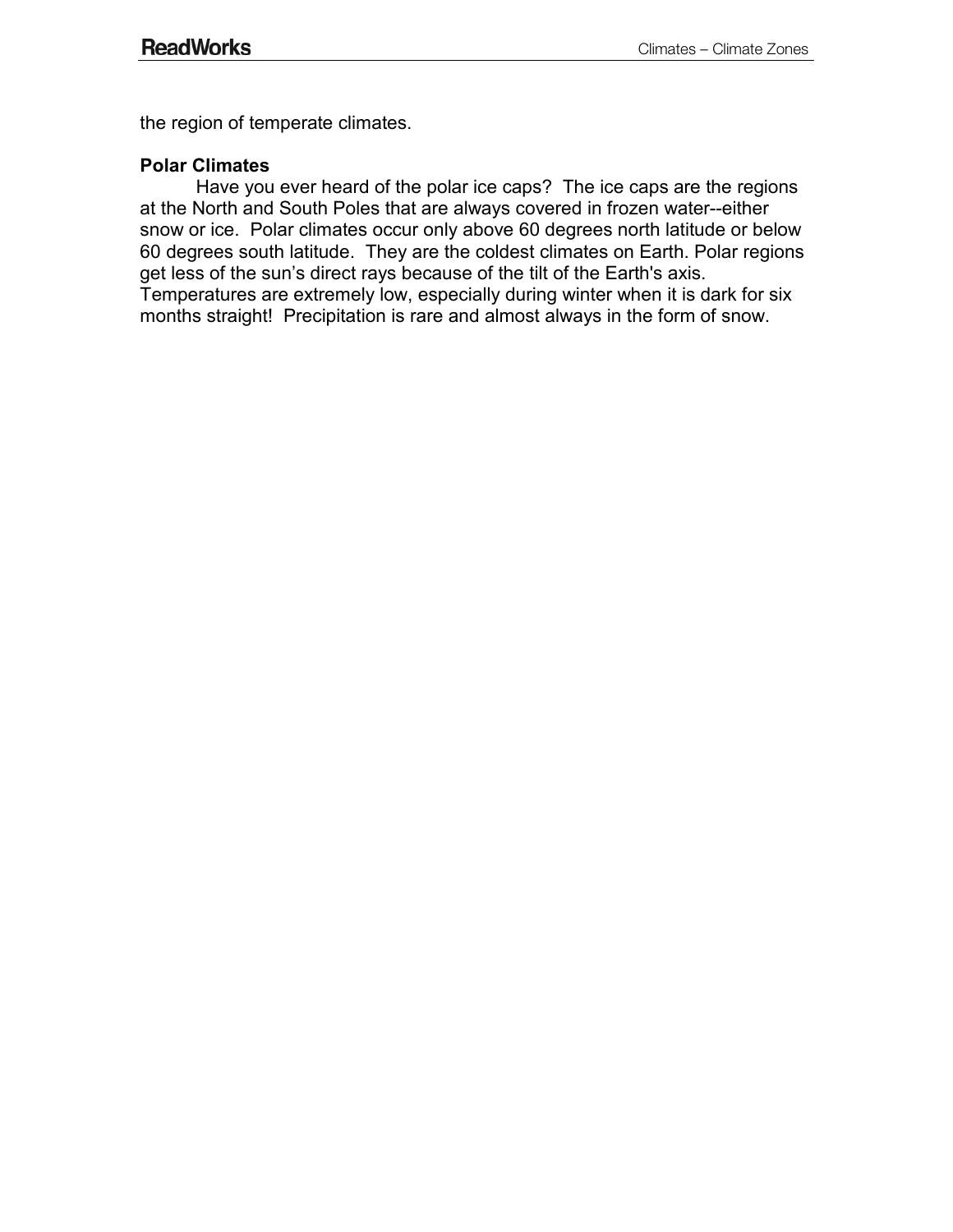Name: The contract of the contract of the contract of the contract of the contract of the contract of the contract of the contract of the contract of the contract of the contract of the contract of the contract of the cont

- 1. According to this passage, a region that is in a desert climate
	- a. receives a lot of rain.
	- b. might have a lot of cacti plants.
	- c. would have a lot of penguins living there.
	- d. would have a lot of trees.
- 2. How is the information about climate zones organized in this passage?
	- a. Each paragraph discusses a different characteristic of climates.
	- b. The climate zones are first compared with each other, then contrasted with each other.
	- c. Each paragraph following the introduction provides a general description of a specific climate zone.
	- d. The climate zones are described in order from coldest to warmest.

3. The passage states, "Polar regions get less of the sun's direct rays because of the tilt of the Earth's axis." What can we conclude about how these regions would be different if Earth was not tilted on its axis?

- a. The polar regions would get more sunlight.
- b. The polar regions would exist elsewhere on Earth.
- c. The polar regions would not have precipitation.
- d. The polar regions would be even colder.

4. In the second paragraph, the author describes rainforests as places that are "teeming with an amazing amount of life and growth".

**Teeming** most nearly means

- a. destroyed
- b. lacking in.
- c. full of.
- d. very wet.

#### 5. What is the main purpose of this passage?

- a. To compare weather patterns on different continents.
- b. To describe how easy it is for humans to live in different climates.
- c. To list major climate zones and describe them.
- d. To discuss places on Earth with the most extreme weather.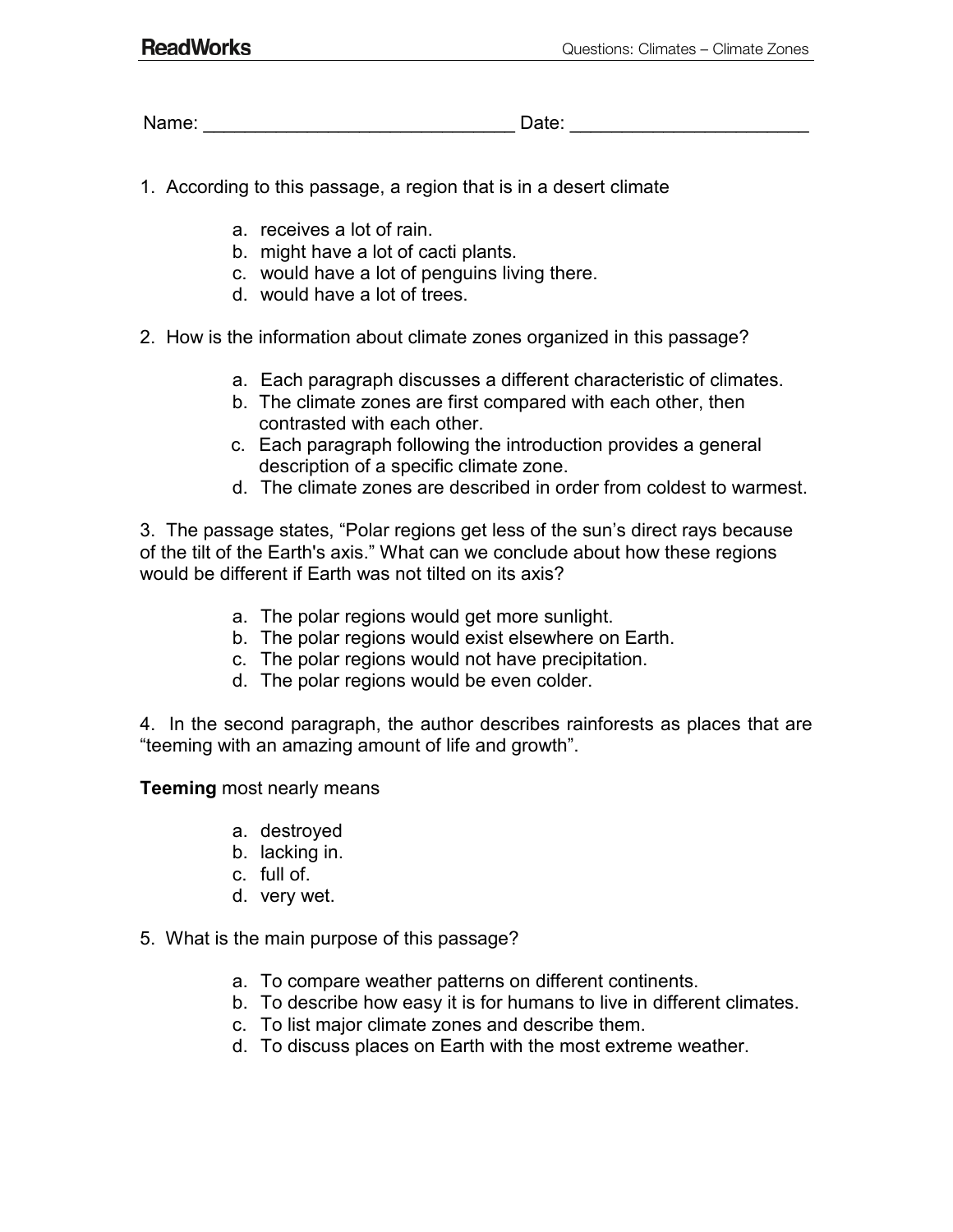6. Describe the vegetation in a savanna.

7. Why might it be useful for climatologists to group areas with similar climates into zones?

\_\_\_\_\_\_\_\_\_\_\_\_\_\_\_\_\_\_\_\_\_\_\_\_\_\_\_\_\_\_\_\_\_\_\_\_\_\_\_\_\_\_\_\_\_\_\_\_\_\_\_\_\_\_\_\_\_\_\_\_\_\_\_\_

 $\mathcal{L}_\text{max}$  and  $\mathcal{L}_\text{max}$  and  $\mathcal{L}_\text{max}$  and  $\mathcal{L}_\text{max}$  and  $\mathcal{L}_\text{max}$  and  $\mathcal{L}_\text{max}$ 

\_\_\_\_\_\_\_\_\_\_\_\_\_\_\_\_\_\_\_\_\_\_\_\_\_\_\_\_\_\_\_\_\_\_\_\_\_\_\_\_\_\_\_\_\_\_\_\_\_\_\_\_\_\_\_\_\_\_\_\_\_\_\_\_

\_\_\_\_\_\_\_\_\_\_\_\_\_\_\_\_\_\_\_\_\_\_\_\_\_\_\_\_\_\_\_\_\_\_\_\_\_\_\_\_\_\_\_\_\_\_\_\_\_\_\_\_\_\_\_\_\_\_\_\_\_\_\_\_

 $\mathcal{L}_\text{max}$  and  $\mathcal{L}_\text{max}$  and  $\mathcal{L}_\text{max}$  and  $\mathcal{L}_\text{max}$  and  $\mathcal{L}_\text{max}$  and  $\mathcal{L}_\text{max}$ 

\_\_\_\_\_\_\_\_\_\_\_\_\_\_\_\_\_\_\_\_\_\_\_\_\_\_\_\_\_\_\_\_\_\_\_\_\_\_\_\_\_\_\_\_\_\_\_\_\_\_\_\_\_\_\_\_\_\_\_\_\_\_\_\_

8. The question below is an incomplete sentence. Choose the answer that best completes the sentence.

Polar regions get less of the sun's direct rays, they are the coldest climates on Earth.

- a. so b. yet c. although
- d. because

9. Read the following sentence.

#### **Many plant and animal species thrive in the temperate climate zone because the weather is never too extreme there.**

Answer the questions below based on the information provided in the sentence you just read. One of the questions has already been answered for you.

What? many plant and animal species

| Do what? |  |
|----------|--|
| Where?   |  |
|          |  |
| Why?     |  |